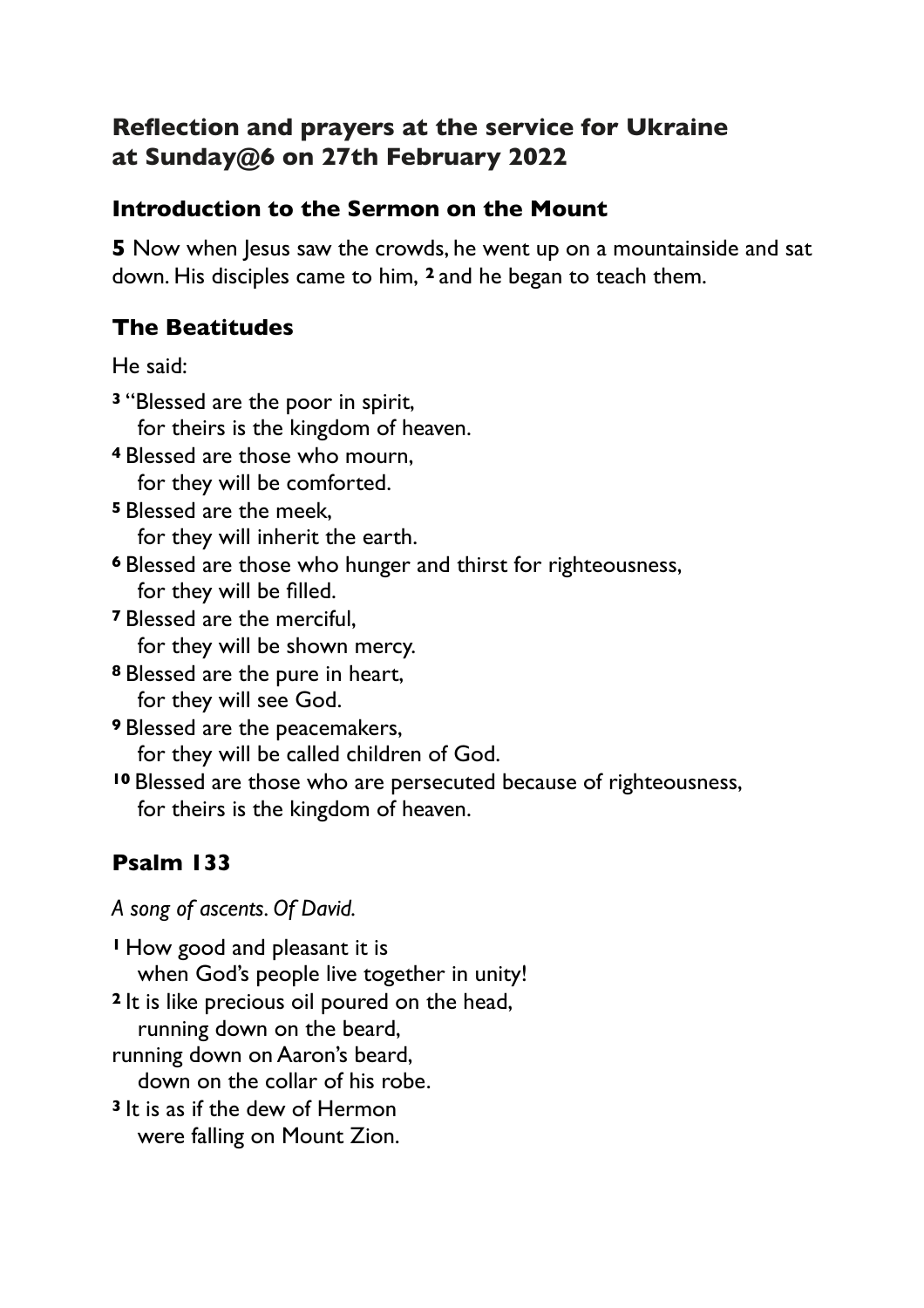For there the LORD bestows his blessing, even life forevermore.

#### **Reflection**

The Church of England have made today a special day of prayer for Ukraine, calling on churches to pray for peace.

I didn't really know how to start going about writing this reflection. Like so many others, I've been watching the news of Ukraine with both despair and disbelief. No matter how much we knew that there was a possibility of war, I don't think any of us ever thought it would happen.

But the evidence of war is unfortunately clear. Thousands are fleeing West across Ukraine to safety. There are videos of fathers hugging their children goodbye while they stay behind to fight. Men and women with no military experience are taking up arms to defend their cities. Footage of babies being born in metro stations as you can hear air sirens sound above them.

And then there are the numbers. The UN estimated today that Ukrainian refugee numbers have reached nearly 400,000, with warnings of this number rising to 4 million in future. The Ukrainian Health Minister has talked about hundreds of deaths already, and claims thousands of deaths of Russian soldiers. All this is only a few days into this war.

In the face of such destruction and seemingly senseless cruelty, it is easy to look at the news and to think 'where has the humanity gone?'.

But the actions of millions of Ukrainians have been living proof of humanity and that is what I want us to focus on this evening. In the face of an invasion, the people of Ukraine have shown courage, resilience and tenacity. Most importantly they have shown humanity.

Alongside news of violence and deaths, there has been news of hope. There has been footage of elderly Ukrainians standing in front of soldiers and kneeling in front of tanks. There are thousands of people volunteering to join the fight for their country, from computer programmers to actors to business owners to students, all normal people. While in a queue to collect her weapon, one volunteer said about the Russian invasion,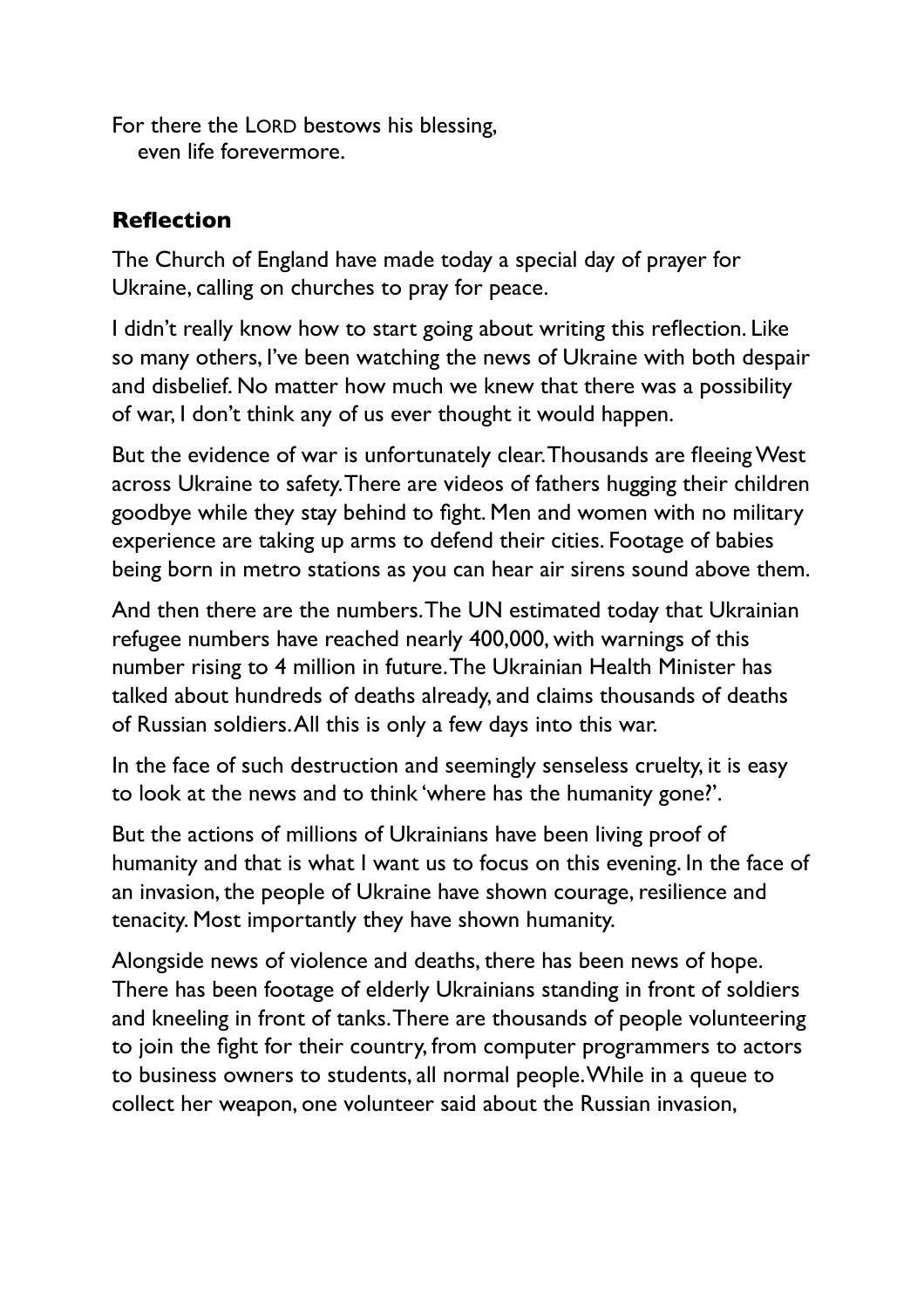"When I heard the explosions, I decided that I am ready. I am an adult woman, I am healthy and it is my responsibility". She said it like it was that simple and obvious.

Others are organising communities to aid their military and keep each other safe. People are bringing bed rests and blankets, medical supplies, food and fuel. There have been strangers taking care of children that are not their own so they can safely reach their parents in neighbouring countries. Just before this service, I watched a video of Christian worshipping and singing together in a bomb shelter.

And this show of humanity has even extended to Russian soldiers. Yesterday Ukraine's Defence Ministry announced a special hotline called "Return alive from Ukraine" for the families of killed or captured Russian soldiers, allowing families to leave messages for their husbands or sons. This hotline has already seen hundreds of calls.

The bravery of President Zelensky to refuse asylum from the USA and remain with his people in Ukraine has given us a true 21st century leader: steadfast, resolute, brave. When rumours spread that he had ordered the army to put down arms and fled himself, Zelensky released a video showing him in the middle of Kyiv, the capital. In this he said,

"I'm here. We won't put down weapons, we'll protect our country, because our weapons are our truth and our land, our country, our children and we will defend it all."

In a world with too much politicking and empty rhetoric, the people of Ukraine's actions have spoken louder than words ever could. They are a call to the common humanity in all of us.

It is this common humanity that we are called as Christians to recognise and to honour. As we heard in Psalm 133: "How good and pleasant it is when God's people live together in unity!"

Unity between all of us is blessed by God. In the Psalm, this unity is described "like the precious oil poured on the head", telling us that by coming together and turning away from division, we are anointed. As oil is used to bless, so unity is used to consecrate our human relationships with one another. War is the ultimate division, and against all that is sacred. Peace is holy. Peace is anointed.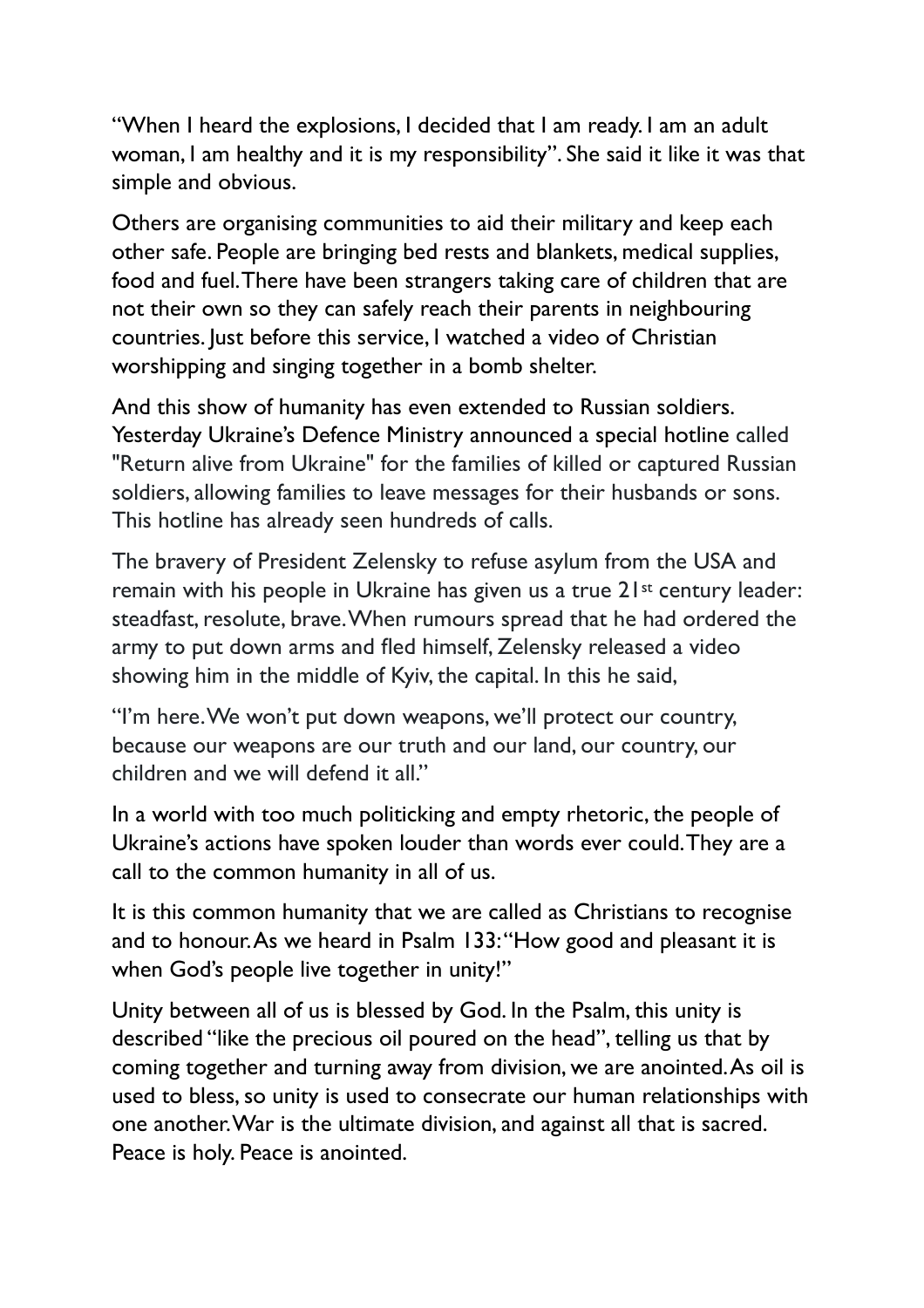So, this evening when we look to pray for Ukraine, we pray for unity. We pray for those who are divided from their family to be reunited one day. We pray that as propaganda and misinformation is spread, that the message of common humanity would triumph. We pray that world leaders would join together in their support of Ukraine and ultimately of freedom and independence. We pray for peace between neighbours.

Now I will read a prayer for crisis in Ukraine.

Father God, King of all nations, we cry out to you now for the people of Ukraine. We ask you to rescue those who are vulnerable from the hands of their enemies that they may live without fear before you all their days [Luke 1:74-75].

Lord of lords and Prince of peace, our politicians are predicting the biggest war in Europe since 1945, and we simply cry out to you urgently to write another story in our time. Thwart the dark machinations of evil men. Give wisdom beyond human wisdom to peacemakers seeking an equitable and less violent way. May politicians exercise the wisdom from above, which is peaceable, gentle, willing to yield, and full of mercy [James 3:17].

Holy Spirit, we pray for the church in Ukraine, a nation in which 70% of the population call themselves Christian. Give our many brothers and sisters in that nation courage in this crisis that they may proclaim the good news of your kingdom, bind up broken hearts, and bring comfort to all who mourn. [Isaiah 61:1-2].

You Lord, make wars cease to the end of the earth; you break bows, shatter spears, and burn shields with fire [Psalm 46:9]. And so we ask you now to save the lives of many people in Ukraine. Make a peace that is strong and not weak. De-escalate this crisis. We hear of wars and rumours of wars (Matt. 24:6], but you Lord are our rock, our fortress and our deliverer. Our hope is in you. And so we address the nations now. In the name of Jesus we say: "Be still and know God! He is exalted among the nations; he shall be exalted in the earth [Psalm 46:10].

Amen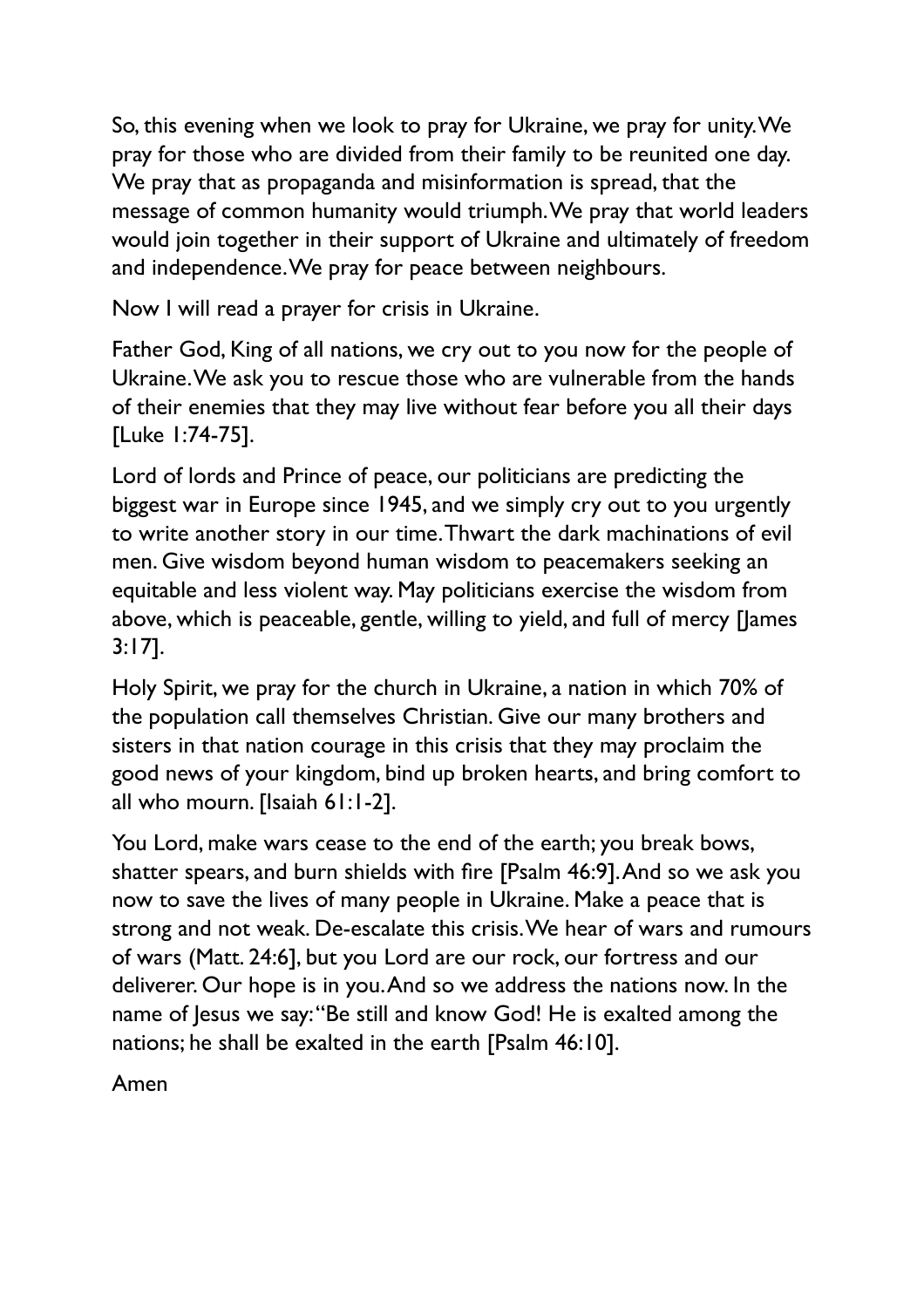#### **Intercessions**

Lord we pray for the people of Ukraine in this time. We pray that they may find their refuge in You Lord, that You would draw close to them. We pray that they would know that you walk alongside them, that you hear their prayers, that you feel their suffering. Father, would solace be found in You.

We pray for those who are displaced, those who are forced to leave their homes and flee across neighbouring borders. As thousands make dangerous journeys, we pray that they would have safe passage. We know that refugees are open to abuse and exploitation and we pray against this. Father, would those seeking safety find it.

We pray for the Ukrainians who are fighting for their country. We pray for those soldiers who are risking their lives to protect Ukraine. We pray for those who are civilians and are now defending their country untrained. We pray for those citizens who are supporting the defence of their country in whatever way they can.

We pray for Ukraine's leadership, especially President Volodymyr Zelenskyy. An international inspiration, Zelenskyy is a man who has led by example, who refuses asylum to remain with his people, who has shown leadership when it is needed most. Father, we pray your protection over him, his family and all other political leaders in Ukraine.

We pray for the Russian people, both in Russia and abroad, who have had no say in the waging of war. We pray that decisions made by elites would not be reflected on their people. We pray that more hearts would be moved in Russia to stand against war and the oppression of neighbours.

We pray especially for the thousands of Russians who have been arrested for protesting. Father, we acknowledge the bravery of the many who have spoken and are speaking truth to power despite the personal risk of doing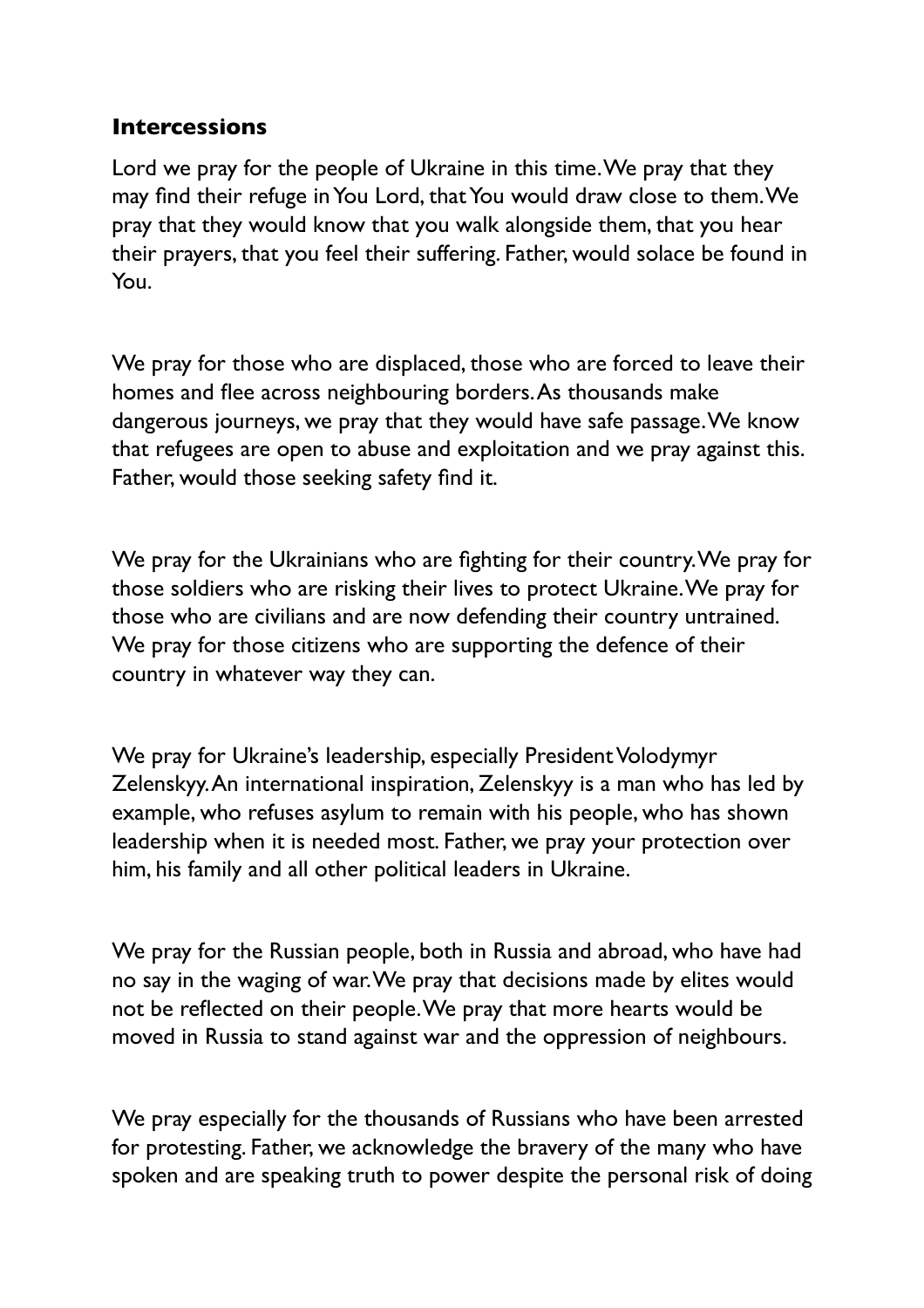so. We give praise for those who are willing to sacrifice their own safety to advocate for the safety of others.

We pray for those who are sent to wage war because of the plans of others. We pray especially for those young soldiers, Ukrainian and Russian, whose place should not be in battle. We pray for the parents and communities who fear that they may not see their children again.

We pray for civil society organisations that are working to support refugees and civilians. We pray for Caritas Ukraine, the UNHCR Refugee Agency and the Red Cross. We pray for national and local organisations that are trying to meet the needs of those where they work, including Razom for Ukraine and United Help Ukraine. We pray for all those engaged in this much needed humanitarian work.

We pray for media organisations in Ukraine that continue to report news and inform the public. We pray especially for the Kyiv Independent as it continues to report the facts from the ground in the capital and fight misinformation. As they face cyberattacks, bombings and ground invasions, we pray that journalists would be protected as they do the important work of sharing information.

We pray for the international community and world leaders. Lord, would You move the hearts of those in power to take firm action against the invasion of Ukraine. Holy Father, would this time be a wake up call for the international community to work together to protect freedom, democracy and human rights. Let the drive for justice and peace be at the heart of decision making.

Holy Father, you are a God that loves all His children and wishes to see us united, not divided. You have created us in your image, so that we may recognise the divinity that joins us together. We are bound to one another in our common humanity, our common value. Holy Father, we pray for a